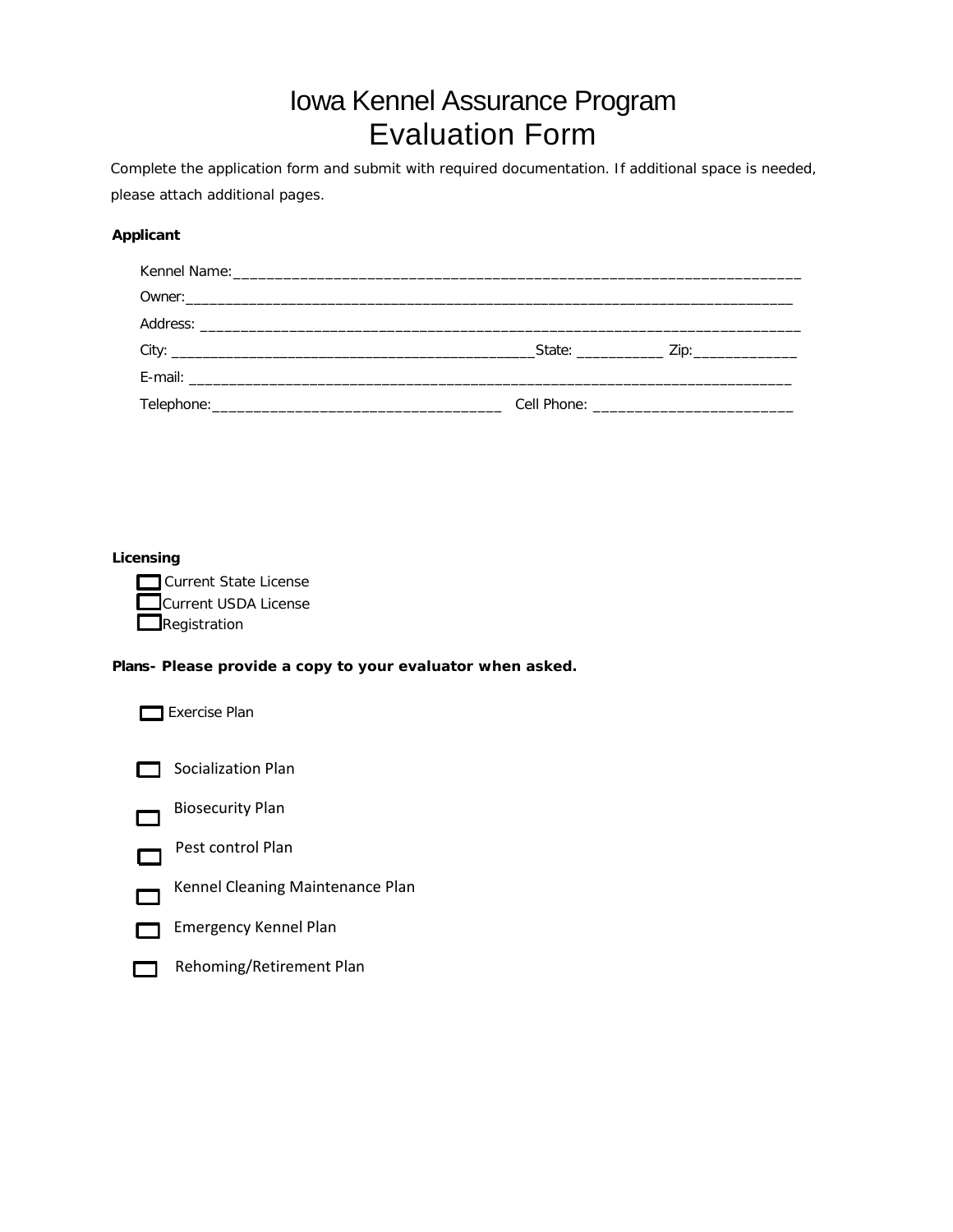### Evaluation Form

Approved Continuing Education Units- A minimum of 6 are required in the calendar year. Easily Attainable on Internet and at Seminar or at Chapter **Meetings** 

Date: Event:

Date: Event:

Date: Event: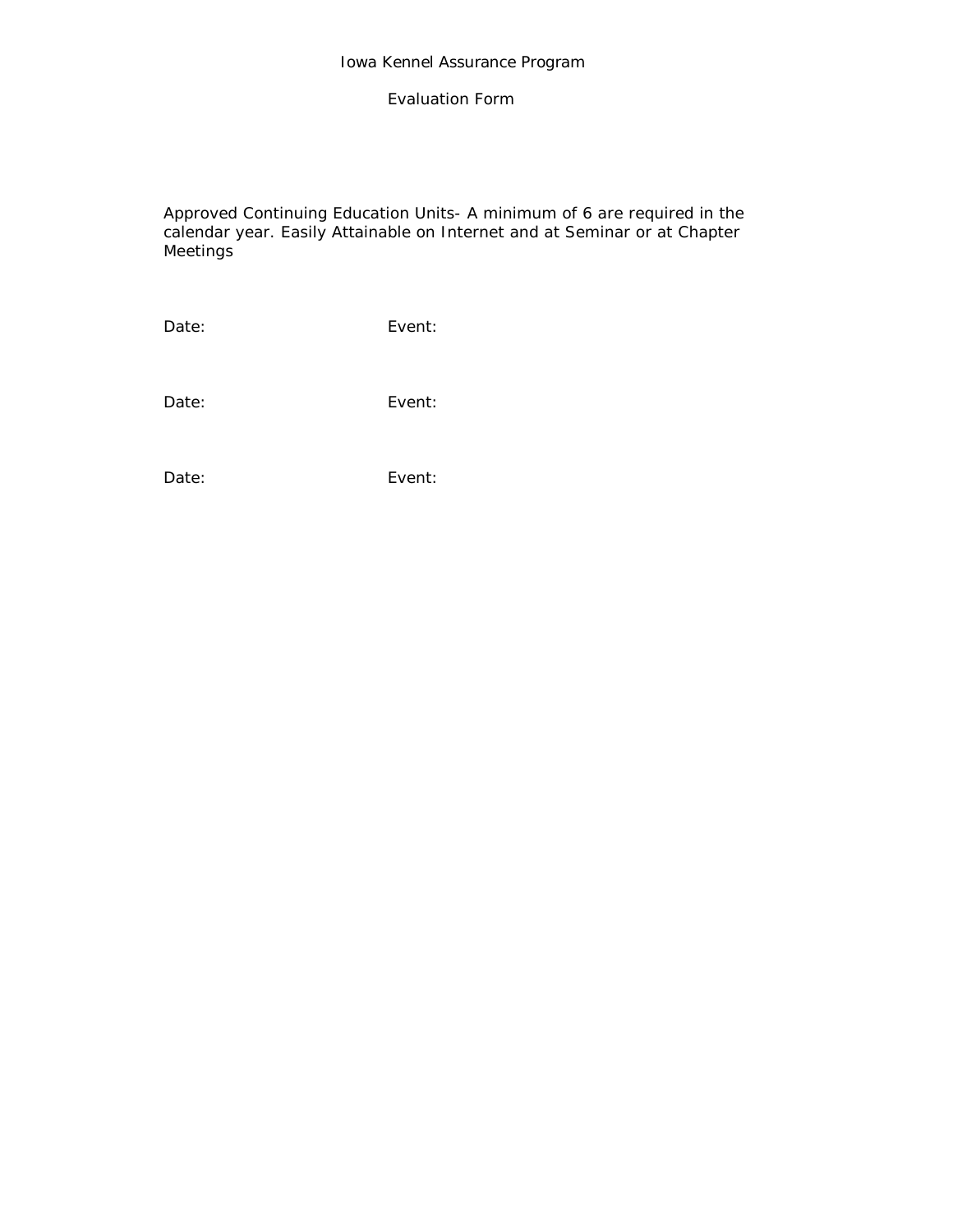#### Iowa Kennel Assurance Program

## **Evaluation Form**

|                    | <b>Veterinary Care</b>                                                                                                                                                                                                                                           |
|--------------------|------------------------------------------------------------------------------------------------------------------------------------------------------------------------------------------------------------------------------------------------------------------|
|                    | Dog Observation & Care Reports Available                                                                                                                                                                                                                         |
|                    | Written Program of Veterinary Care                                                                                                                                                                                                                               |
|                    | Veterinary Log Available                                                                                                                                                                                                                                         |
| <b>Animal Care</b> | <b>Identification Plan</b><br>Microchip<br>Tattoo<br>ID Tag<br><b>Animal Care</b>                                                                                                                                                                                |
|                    | Dog Grooming<br>Water Source and Receptacles                                                                                                                                                                                                                     |
|                    | Food Source and Receptacles                                                                                                                                                                                                                                      |
| Notes:             | <u> 1980 - Jan James James, martin amerikan basar dan bagi dan bagi dari dalam basar dan bagi dalam bagi dalam ba</u>                                                                                                                                            |
|                    |                                                                                                                                                                                                                                                                  |
|                    |                                                                                                                                                                                                                                                                  |
|                    |                                                                                                                                                                                                                                                                  |
|                    |                                                                                                                                                                                                                                                                  |
|                    |                                                                                                                                                                                                                                                                  |
| <b>Facility</b>    |                                                                                                                                                                                                                                                                  |
|                    | Physical Appearance: The premise should be neat and free of clutter inside and out. The<br>grounds should be mowed and kept free of waste, unused and discarded materials. All<br>buildings must be in good repair. The premise should reflect a positive image. |
|                    | Animal Security: The facility must be designed and constructed for proper housing of<br>dogs. All animal containment areas, primary enclosures, exercise areas and building are<br>secure from animal escape and prevent predator intrusion.                     |
|                    | Waste Disposal: The building must be maintained with minimal odors, drafts, ammonia<br>levels and condensation. Waste and water must be readily eliminated from the animal<br>area as needed to minimize contamination and disease risks.                        |

**Surfaces and Cleaning:** The facility must be free of excessive rust and chewed surfaces. All surfaces must contribute to a sanitary environment. All components of construction must be structurally intact and/or replaceable when necessary.